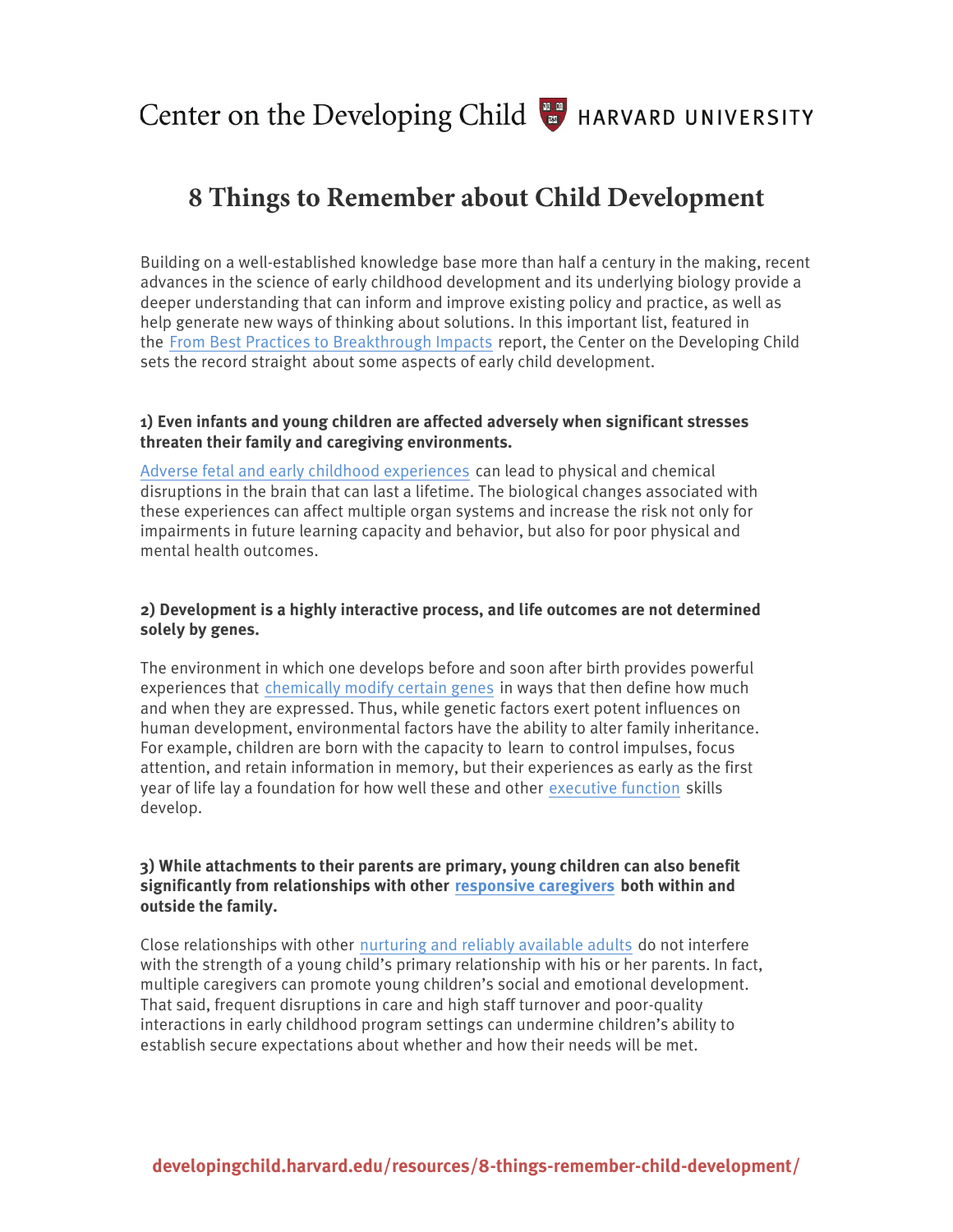## **4) A great deal of brain architecture is shaped during the first three years after birth, but the window of opportunity for its development does not close on a child's third birthday.**

Far from it! Basic aspects of brain function, such as the ability to see and hear effectively, do depend critically on very early experiences as do some aspects of emotional development. And, while the regions of the brain dedicated to higher-order functions—which involve most social, emotional, and cognitive capacities, including multiple aspects of [executive functioning—](http://developingchild.harvard.edu/science/key-concepts/executive-function/)are also affected powerfully by early influences, they continue to develop well into adolescence and early adulthood. So, although the basic principle that "earlier is better than later" generally applies, the window of opportunity for most domains of development remains open far beyond age 3, and we remain capable of learning ways to "work around" earlier impacts well into the adult years.



# **5) Severe neglect appears to be at least as great a threat to health and development as physical abuse—possibly even greater.**

When compared with children who have been victimized by overt physical maltreatment, young children who experienced prolonged periods of [neglect](http://developingchild.harvard.edu/science/deep-dives/neglect/) exhibit more serious cognitive impairments, attention problems, language deficits, academic difficulties, withdrawn behavior, and problems with peer interaction as they get older. This suggests that sustained disruption of serve and return interactions in early relationships may be more damaging to the developing architecture of the brain than physical trauma, yet it often receives less attention.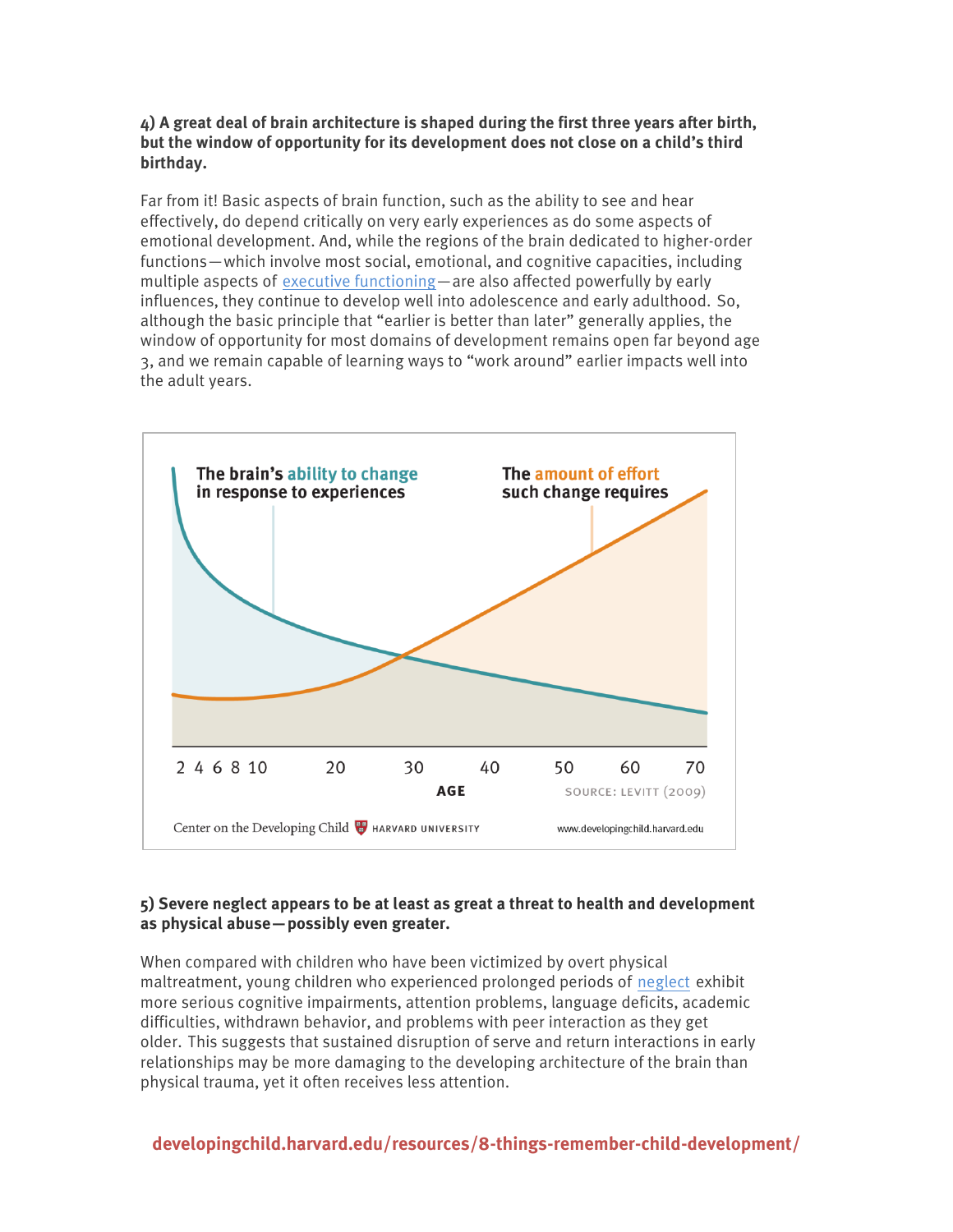

*Each state defines the types of child abuse and neglect in its own statute and policy, guided by federal standards, and establishes the level of evidence needed to substantiate a report of maltreatment. The data above, from the National Child Abuse and Neglect Data System (NCANDS), reflects the total number of victims (defined as a child for whom the state determined at least one report of maltreatment was found to be substantiated or indicated) as reported by all 50 states, the District of Columbia, and Puerto Rico, between Oct. 1, 2009, and Sept. 30, 2010. "Other" includes abandonment, threats of harm, and drug addiction. Click image for full-size, shareable version.*

#### **6) Young children who have been exposed to adversity or violence do not invariably develop stress-related disorders or grow up to be violent adults.**

Although children who have these experiences clearly are at greater risk for adverse impacts on brain development and later problems with aggression, they are not doomed to poor outcomes. Indeed, they can be helped substantially if [reliable and nurturing](http://developingchild.harvard.edu/science/key-concepts/serve-and-return/)  [relationships with supportive caregivers](http://developingchild.harvard.edu/science/key-concepts/serve-and-return/) are established as soon as possible and appropriate treatments are provided as needed.

# **7) Simply removing a child from a dangerous environment will not automatically reverse the negative impacts of that experience.**

There is no doubt that children in harm's way should be removed from dangerous situations immediately. Similarly, children experiencing severe neglect should be provided with responsive caregiving as soon as possible. That said, children who have been traumatized need to be in environments that restore their sense of safety, control, and predictability, and they typically require therapeutic, supportive care to facilitate their recovery.